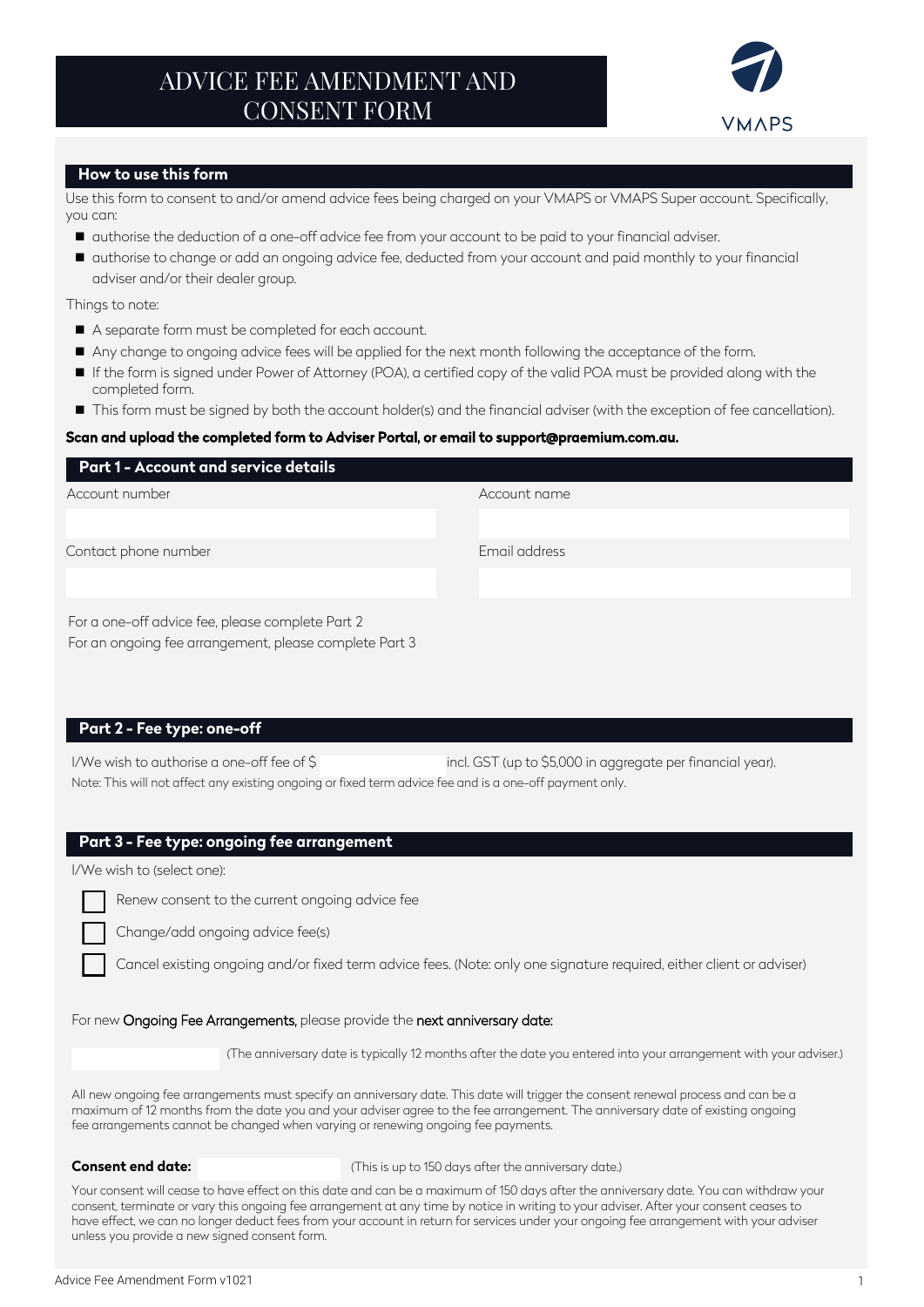| <b>Advice Fee</b>        | Fee amount calculated per annum and deducted monthly (incl. GST) |                             |      |
|--------------------------|------------------------------------------------------------------|-----------------------------|------|
| Adviser service fee      | Percentage <sup>1</sup> :                                        | % p.a. OR Dollar amount: \$ | p.a. |
| Dealer group service fee | Percentage <sup>1</sup> :                                        | % p.a. OR Dollar amount: \$ | p.a. |
| Research fee             | Percentage <sup>1</sup> :                                        | % p.a. OR Dollar amount: \$ | p.a. |
| Contribution fee         | Percentage <sup>1</sup> :                                        | % per instance              |      |

Note: This will replace any existing ongoing or fixed term advice fee arrangement and must be at or below the maximum % p.a. allowable in the applicable PDS.

<sup>1</sup> If % based fee, a reasonable \$ estimate of fees to be paid from this account over the next 12 months must be provided:

## The annual total cost of fees are estimated to be \$

# **Part 4 - Service to be provided (VMAPS Super only)**

For VMAPS Super accounts, please select which services are to be provided by your financial adviser:

Review of your account

Strategic superannuation advice

Investment advice on your account

Contribution strategy

Insurance in superannuation strategy

Withdrawal advice (lump sum and/or pension)